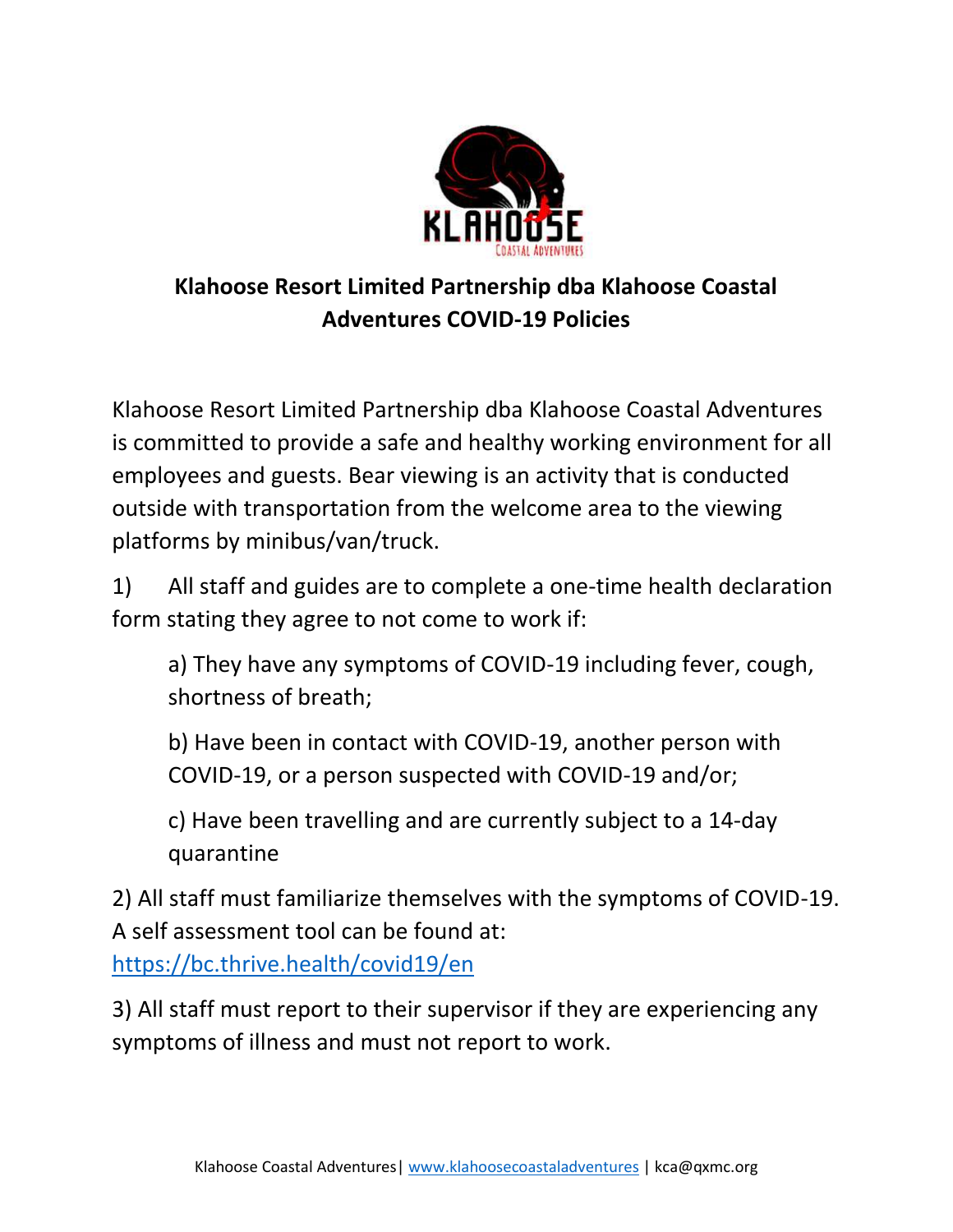4) Should any staff or guide test positive for COVID-19, operators should report to Public Health and work with officials to assist with contact tracing, as necessary.

5) A province-wide medical resource list will be available to staff including websites addresses for key medical, mental health, and antibullying resources along with approved sources for COVID-19 information.

6) We will aim to keep guides on the same tour throughout the duration whenever possible. If guide changes are required, adequate time will be allowed for proper sanitization including but not limited to: radios, telephones, microphones, handrails, doorknobs, etc.

7) Operators and guides reserve the right to refuse service to any guest displaying symptoms of illness.

8) Approved cleaning methods and products certified by Health Canada or the British Columbia Ministry of Health will be used.

9) Staff are required to use fresh gloves, whenever handling cleaning products, emptying trash. Gloves and masks will be made available to all staff.

10) Each guide is to use their own radio; bear spray etc. and not pass between each other.

11) We will work with and adhere to COVID policies of our tour partners who will be responsible to communicate additional information to guests such as heath questionnaires, collecting visitor information, should contact tracing be necessary and ensuring each guests to have there own mask or be provide with one prior to joining our tours.